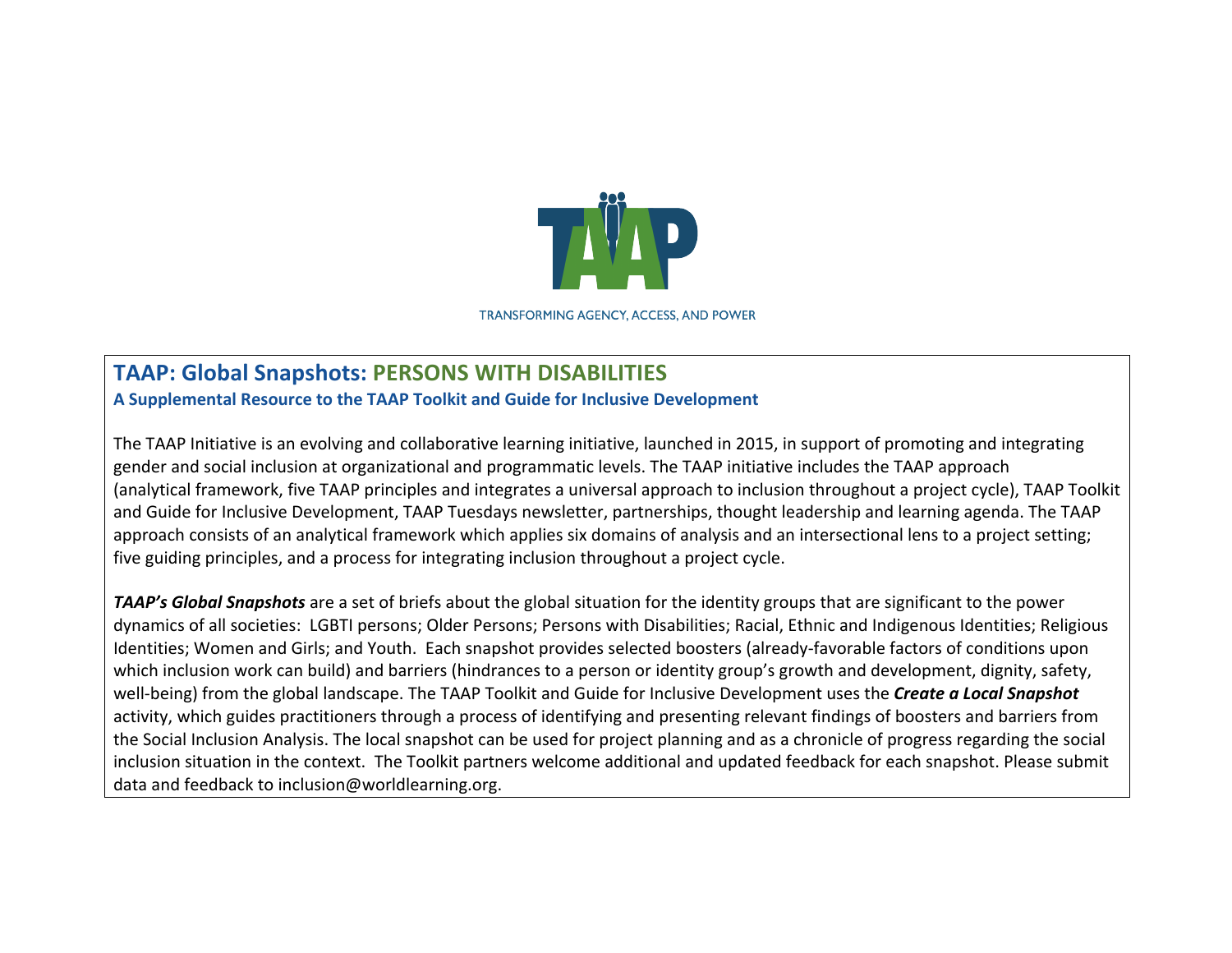## **GLOBAL SNAPSHOT: PERSONS WITH DISABILITIES (PWD)**

## **The Global Situation:**

- About 15% of the world's population lives with some form of disability.
- $\bullet$  90% of children with disabilities in developing countries do not attend school.<sup>"</sup>
- 80-90% of adults with disabilities are unemployed in developing countries.<sup>iii</sup>
- Disabled persons are more likely to experience violence than persons who do not have a disability. Children are 4 times more likely and adults 1.5 times more likely. iv
- Depression is the leading cause of disability worldwide and is becoming more prevalent. By 2015, the number of people globally living with depression had reached over 300 million, up 18% since 2005.

| <b>Global Barriers</b>                                                                                                                 |
|----------------------------------------------------------------------------------------------------------------------------------------|
| Denied autonomy: Some persons with a disability are denied autonomy.                                                                   |
| Examples of this include being subjected to involuntary sterilization,                                                                 |
| forced institutional confinement, or forced legal status of                                                                            |
| "incompetence" because of their disability. <sup>ix</sup>                                                                              |
|                                                                                                                                        |
| Vulnerable populations: Disability disproportionately affects vulnerable                                                               |
| populations. People from the poorest wealth quintile, women, and older                                                                 |
| people have a higher prevalence of disability.                                                                                         |
|                                                                                                                                        |
| Access to services: Public spaces such as government buildings and<br>public transportation are often inaccessible for PwD, leading to |
| deficiencies in access to health care and support services. <sup>xi</sup>                                                              |
|                                                                                                                                        |
| Impacts on well-being and finance: Disability has adverse impacts on                                                                   |
| education, employment, earnings, and increased expenditures related to                                                                 |
| disability may lead to diminished social and economic well-being and                                                                   |
| ultimately, poverty. <sup>XII</sup>                                                                                                    |
|                                                                                                                                        |
|                                                                                                                                        |